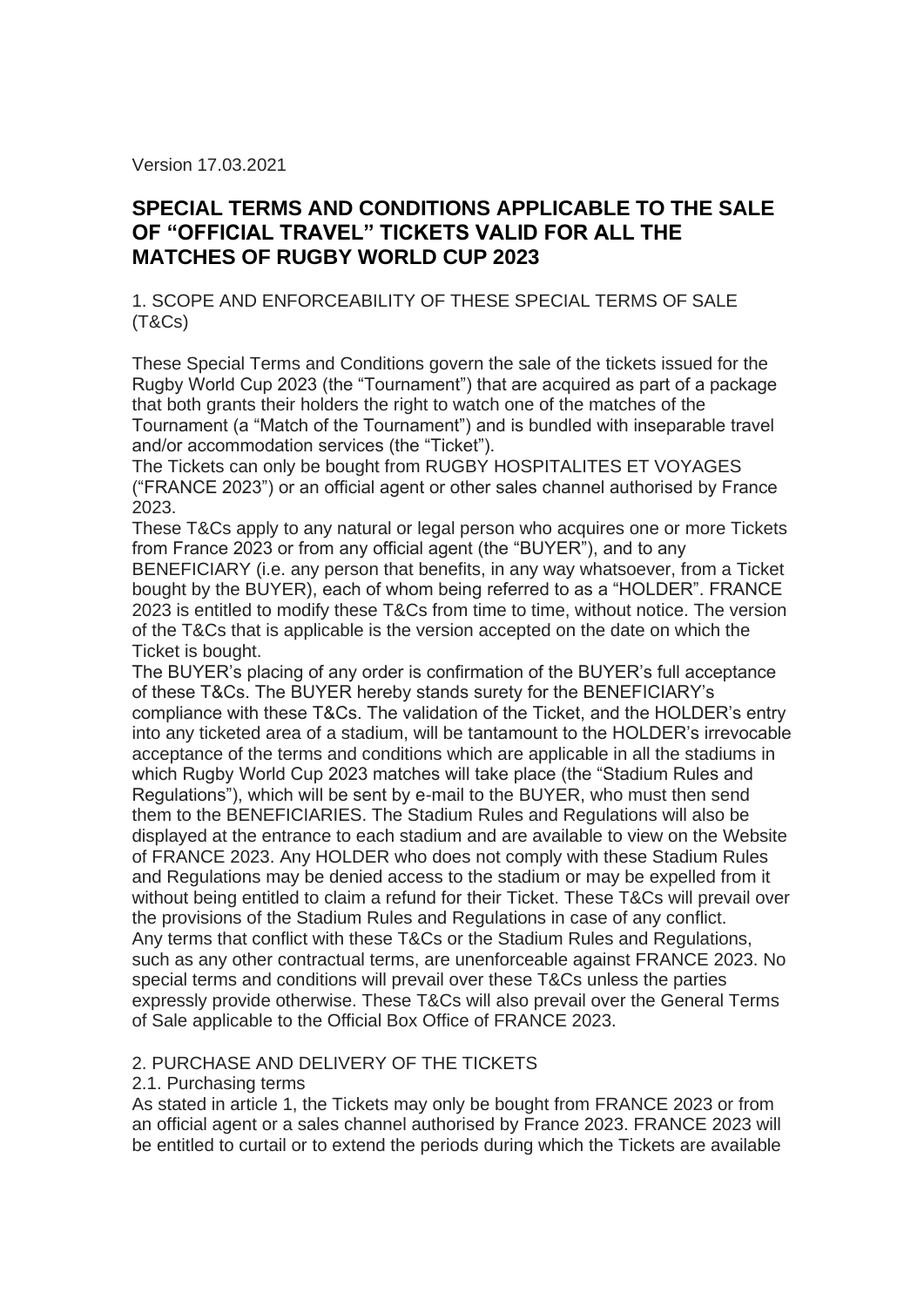for purchase, at any point in time, by any means and/or on any medium and via any intermediaries whatsoever.

FRANCE 2023 alone will decide through what channels the Tickets are distributed. FRANCE 2023 will also be entitled to offer different terms of sale to certain BUYERS, such as priority buying rights for specific matches or stadiums.

Any Tickets that are obtained via a distribution channel other than those authorised by FRANCE 2023 will be null and void and may be cancelled without the HOLDER being entitled to any refund.

2.2. Delivery of the Ticket

For environmental reasons, Tickets will be delivered primarily in the form of an electronic ticket ("e-Tickets"), although exceptions to this rule may be made. Mobile tickets ("m-Tickets") may also be delivered.

These Tickets may be sent by e-mail or made available in a dedicated space of a website operated for the Tournament.

The e-Ticket must be printed out in portrait mode on blank sheets of white A4 paper without altering the size of the printout, using an inkjet or laser printer. No other medium (tablet, computer smartphone, mobile telephone, etc.) may be used to present the Tickets. Any Ticket that is only partly printed out, or is soiled, damaged or illegible, will not be considered as valid and may not therefore grant its HOLDER access to the stadium.

FRANCE 2023 is entitled to cancel, without notice and without any refund, any purchase of a Ticket that might involve a risk of fraud, such as in case of a fraudulent use of a payment card, or in case of a breach of the security of Rugby World Cup 2023.

#### 2.3. Terms of use of the Tickets

Each e-Ticket and each m-Ticket will only be valid for the match and match date stated on the Ticket, or in case of a postponement, on the date of the postponed match. Tickets are neither exchangeable nor refundable, and may not be resold on the official resale platform of FRANCE 2023 (the "Official Resale Platform of France 2023"), as mentioned in article 3.

Each Ticket will be registered and electronically delivered in the name of the BUYER, and where applicable, in the name of the BENEFICIARY.

In order to be able to enter the stadium, any HOLDER, even if they are under-age, must present their Ticket at one of the checkpoints implemented, together with an identity document in their name (national identity card or currently valid passport). In the absence of these credentials, entry to the stadium may be denied.

In the case of m-tickets, the HOLDER must carry a functional mobile terminal (such as a smartphone) that enables the reading of the bar code or QR code of the mticket on its screen.

FRANCE 2023 and Rugby World Cup Limited ("RWCL") disclaim liability in case of loss or theft of the mobile terminal on which the m-ticket is stored, or in case of a malfunction of the mobile terminal (due for instance to a discharged battery, not being able to display or retrieve the m-ticket, a breakdown or technical malfunction of the mobile terminal, not being able to connect to the Internet). If need be, the HOLDER of an m-ticket may make contact with the customer service officers at the stadium, to have their ticket printed on a physical medium.

France 2023, RWCL and any official agent involved hereby disclaim liability for loss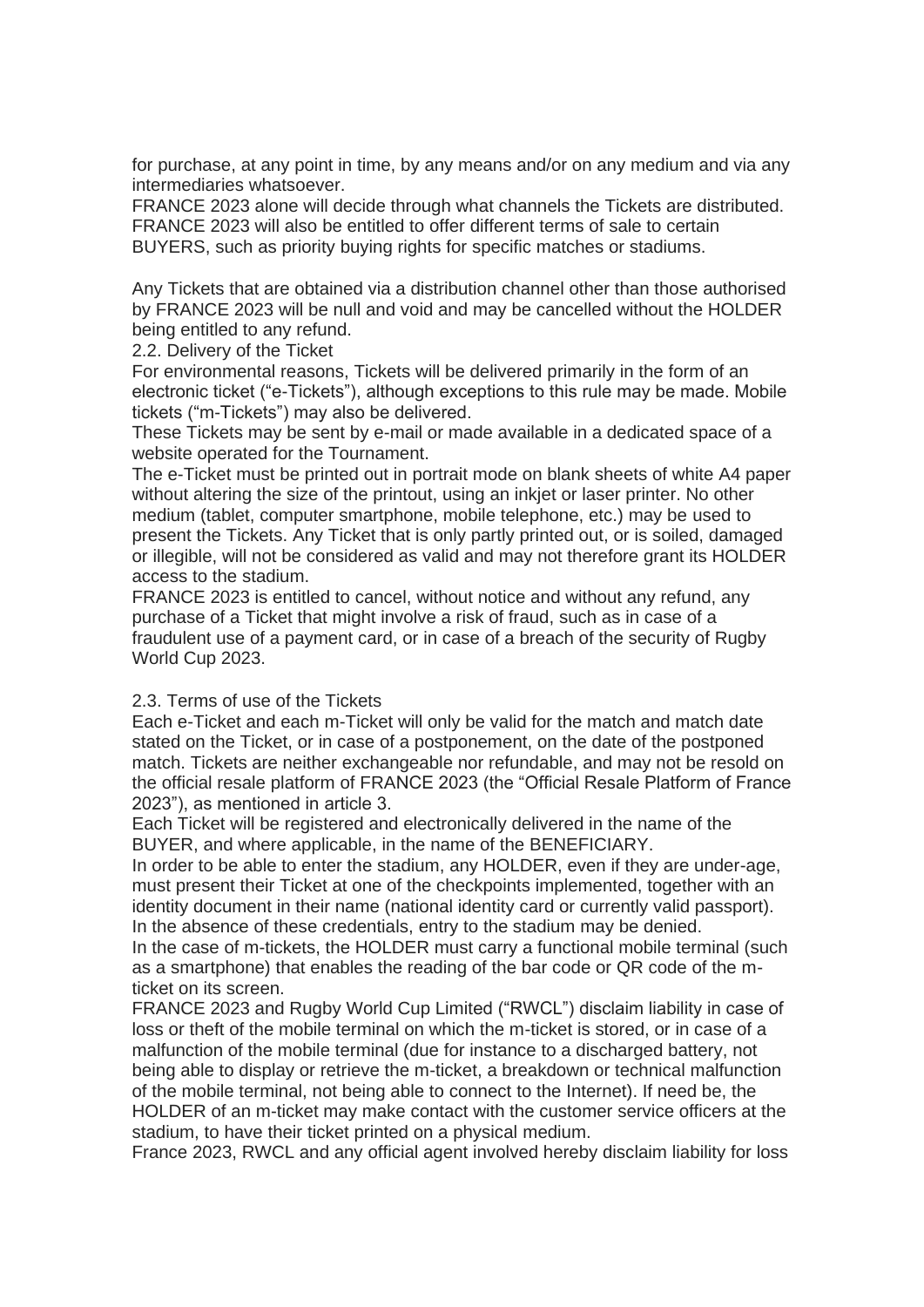or theft of the HOLDERS' Tickets.

Any exit from the stadium will be final. The HOLDER will not be permitted to reenter the stadium.

#### 2.4. Customer service

The HOLDERS should get in touch directly with the official agent from which the Ticket was bought.

Any queries concerning Tickets should be addressed to the Customer Service unit of FRANCE 2023, which may be contacted using an online form available at ( https://tickets.rugbyworldcup.com/fr/contactez-nous ) or by e-mail at the following address: contact@france2023.rugby

3. PROHIBITION AGAINST THE RESALE OF TICKETS / RESALE PLATFORM It is strictly forbidden to sell, transfer or offer to sell or transfer (for example on websites, in the immediate surroundings of the stadium or within the stadium precincts), in any way or form, whether free of charge or in return for consideration, any Tickets which is only for the use of the BUYER or their BENEFICIARY, without first securing the express consent of FRANCE 2023.

A Ticket may not be separated from the travel services that are included in the package.

BUYERS or BENEFICIARIES may not therefore use the Official Resale Platform. In any event, the BUYER undertakes to comply with the T&Cs and the Stadium Rules and Regulations and hereby guarantees that any HOLDER will consent to the T&Cs and the Stadium Rules and Regulations and will comply fully with them. In order to avoid black market sales, FRANCE 2023 is entitled to rescind, without notice and without any formalities, any order for Ticket(s) that are subsequently resold or transferred without the express consent of FRANCE 2023. If this happens the order will be cancelled, the HOLDER will be denied entry to the stadium, and civil or criminal action may also be taken against them. The price of the Ticket(s) will not be refunded.

Please note, in this respect, that article L. 313-6-2 of the French Criminal Code provides as follows: "the sale, the act of offering for sale or displaying with a view to a sale or transfer, or the provision of the means required to sell or transfer tickets to a sports, cultural or commercial event or to a live performance, on a regular basis, without the authorisation of the producer, the organiser or the owner of the rights to the event or performance in question, will be punishable by a fine of  $\epsilon$  15,000. This will be increased to a fine of € 30,000 in case of repeat offending."

# 4. RESPONSIBILITY OF THE HOLDERS

The HOLDERS are responsible for their Tickets. Tickets will not be refunded or exchanged (including in case of loss, theft or destruction) and no duplicate will be issued.

# 5. ACCESS TO THE STADIUM

Only persons who are in possession of a Ticket (including children) may access the stadium. Any person who is not in possession of a Ticket may be expelled from the stadium. HOLDERS must keep their Tickets in their possession at all times. Any exit from the stadium will be considered as final. The HOLDERS undertake to comply with the safety measures implemented by FRANCE 2023 in its T&Cs, as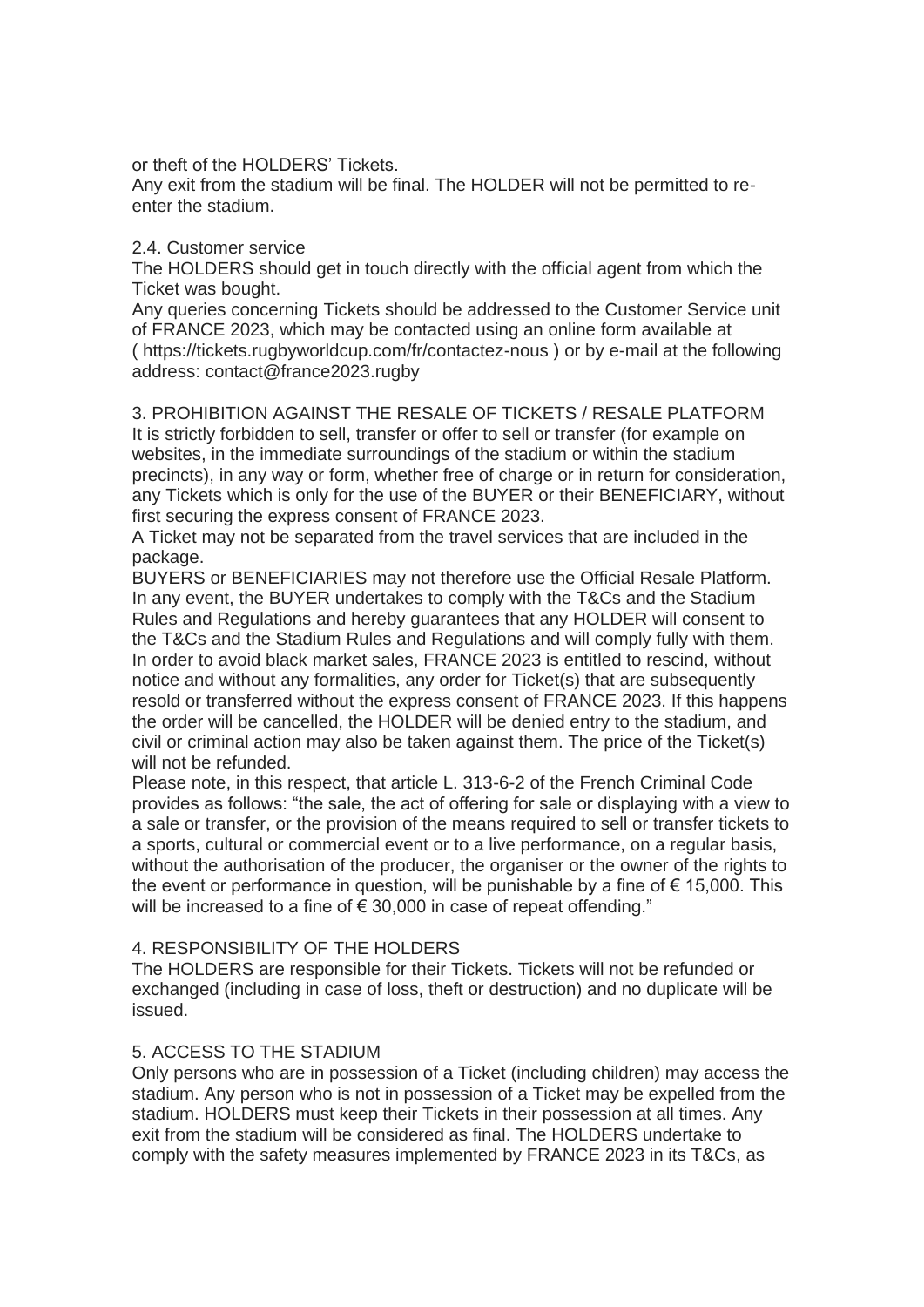well as with the Stadium Rules and Regulations where the match is taking place. Any breach of these measures may lead to the expulsion and prosecution of the HOLDER and in this case, they will not receive a refund for their Tickets. Access to the stadium will be prohibited to minors aged under 16 unless accompanied by an adult. FRANCE 2023 advises parents against taking children aged under 3 years old to the stadiums.

FRANCE 2023 reserves the right to request that upon entering the stadiums, holders of Tickets earmarked for wheelchair users and people with additional accessibility requirements, provide evidence that they meet the requisite criteria to use this kind of Ticket.

For reasons of safety (such as to prevent terrorism) and public health (such as to take protective measures against an epidemic like Covid-19), FRANCE 2023 may take exceptional measures that might slow down access to the precincts of the stadium, which BUYERS and BENEFICIARIES acknowledge and consent to. Access to the stadium may be restricted to carriers of the documents required by the public health authorities on the date of the event (such as a health pass or a vaccine passport).

Anyone showing clear signs of intoxication or of being under the influence of drugs will be denied access to the stadiums.

Any person entering the stadium may be made to undergo a pat-down body search and may be requested to show the objects that they are carrying. These pat-down body searches may be carried out by any agent of the organiser of the event who is approved by the regional licensing board ("commission régionale ou interrégionale d'agrément et de contrôle"), in accordance with the prevailing and applicable legal and regulatory provisions. Anyone who refuses to submit to these checks or to follow the instructions issued by the personnel in charge of ensuring the application of these measures will be denied entry to the stadium and will not receive a refund of the price of their Ticket.

The HOLDERS are advised to regularly consult the Website and the Stadium Rules and Regulations, in order to best prepare their visit to the stadiums.

# 6. SAFETY RULES IN THE STADIUMS

A person carrying objects featured in any list of objects prohibited by law (such as the provisions of article L. 332-8 of the French Sport Code and article 132-75 of the French Criminal Code) or by the Stadium Rules and Regulations may be denied access to the stadium or ejected from the stadium, and the price of their Ticket will not be refunded. The HOLDER undertakes to comply with the law and with the rules applicable to safety within sports venues.

If a HOLDER fails to comply with the rules governing prohibited behaviours and prohibited objects that are defined below, they may be denied access to the stadium, and the price of their Ticket will not be refunded.

Please note in this respect that article L. 332-1 of the French Sport Code provides as follows: "in order to ensure the security of sports events, the organisers of these events may refuse to issue or may cancel the issuing of tickets to these events or deny access to them to any persons who have violated or who violate the provisions of the general terms of sale or of the internal rules that relate to the security of these events. To that end, the organisers may automatically process personal data pertaining to any of the violations mentioned in the penultimate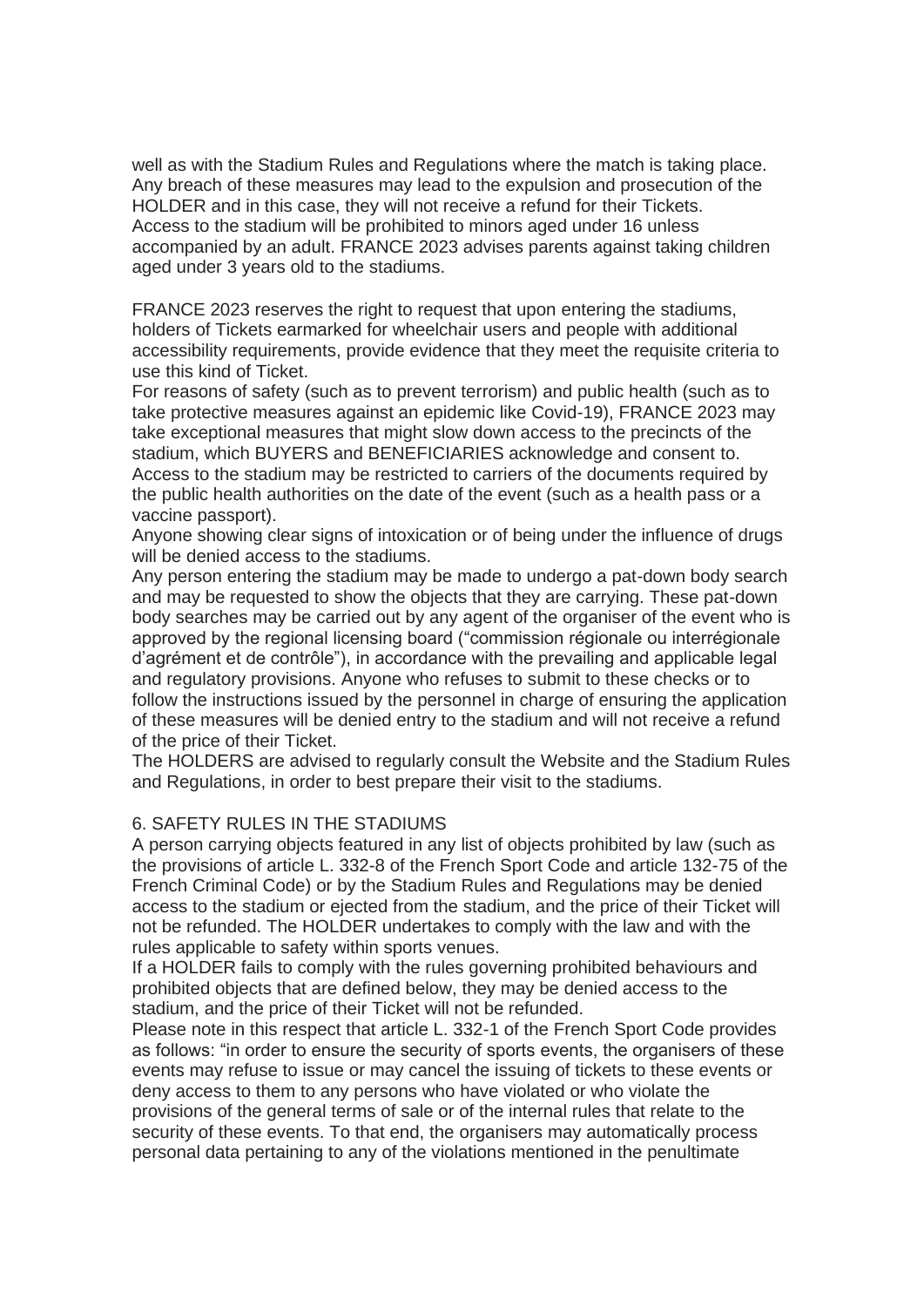section of this article, in keeping with terms laid down by a circular issued by the French Conseil d'Etat acting pursuant to a duly justified opinion issued and published by the French data protection authority, the CNIL."

HOLDERS are barred from accessing the precincts of a stadium while in possession of the following elements:

• Propaganda material of a racist or xenophobic nature, or constituting an incitement to violence. This also applies to the wearing of clothing or insignia of a racist or xenophobic nature, or constituting an incitement to violence. FRANCE 2023 rejects any group that encourages any form of violence and that displays symbols that might incite others to engage in this kind of behaviour.

• Any advertising, commercial, political or religious elements whatsoever, such as banners, boards, symbols or fliers.

• Any weapons, such as knives, sharp objects, bars, firearms, or any dangerous object, including umbrellas.

• Laser pointers.

• Aerosol sprays, corrosive substances and colorants.

• Glass objects, any kind of bottle, bowl, can or receptacle made out of a material that is fragile, particularly hard or that poses a risk of bursting, as per the definitions of such items in the prevailing and applicable laws, as well as any object weighing more than 500 grams or any receptacle with a volume greater than 500 ml. Smaller receptacle may be authorised but their caps must be removed.

• Large sized objects, such as step ladders, stools, chairs, cardboard boxes or suitcases (no safety deposit facilities will be provided).

• Any torches, rockets, fireworks, smoke bombs or any other pyrotechnic device.

• Alcoholic drinks or any type of recreational drug.

• Animals (with the exception of guide dogs).

• Helmets of any kind, electric vehicle batteries, prams.

• Wireless devices that emit radio waves (such as cell phone signal jammers, radio scanners and walkie talkies, wi-fi routers (wireless local networking devices)), with the exception of personal mobile phones and wireless receivers (such as radios).

• Noisy mechanical devices, such as megaphones and horns operated using compressed air.

• Drones.

• Selfie sticks, cameras and video cameras for commercial purposes.

• Objects that might compromise or disrupt the experience and enjoyment of the other spectators, such as large flags, oversized hats, large umbrellas, whistles, vuvuzelas, musical instruments, horns, etc.

• Any object that FRANCE 2023 considers to be dangerous, noxious and/or illegal, or that may be used as a weapon or a projectile or that might compromise or interfere in any other way with the safety of any person or the security of the venue.

Only hollow, flexible plastic poles with a maximum length of 70cm may be brought into the stadium without prior authorisation.

Similarly, it is forbidden:

• to scale or cross any fences, barriers or other elements designed to contain or segregate the audience;

• to engage in races, stampedes or slides;

• to enter onto the playing field or enter any other unauthorised area of the stadium;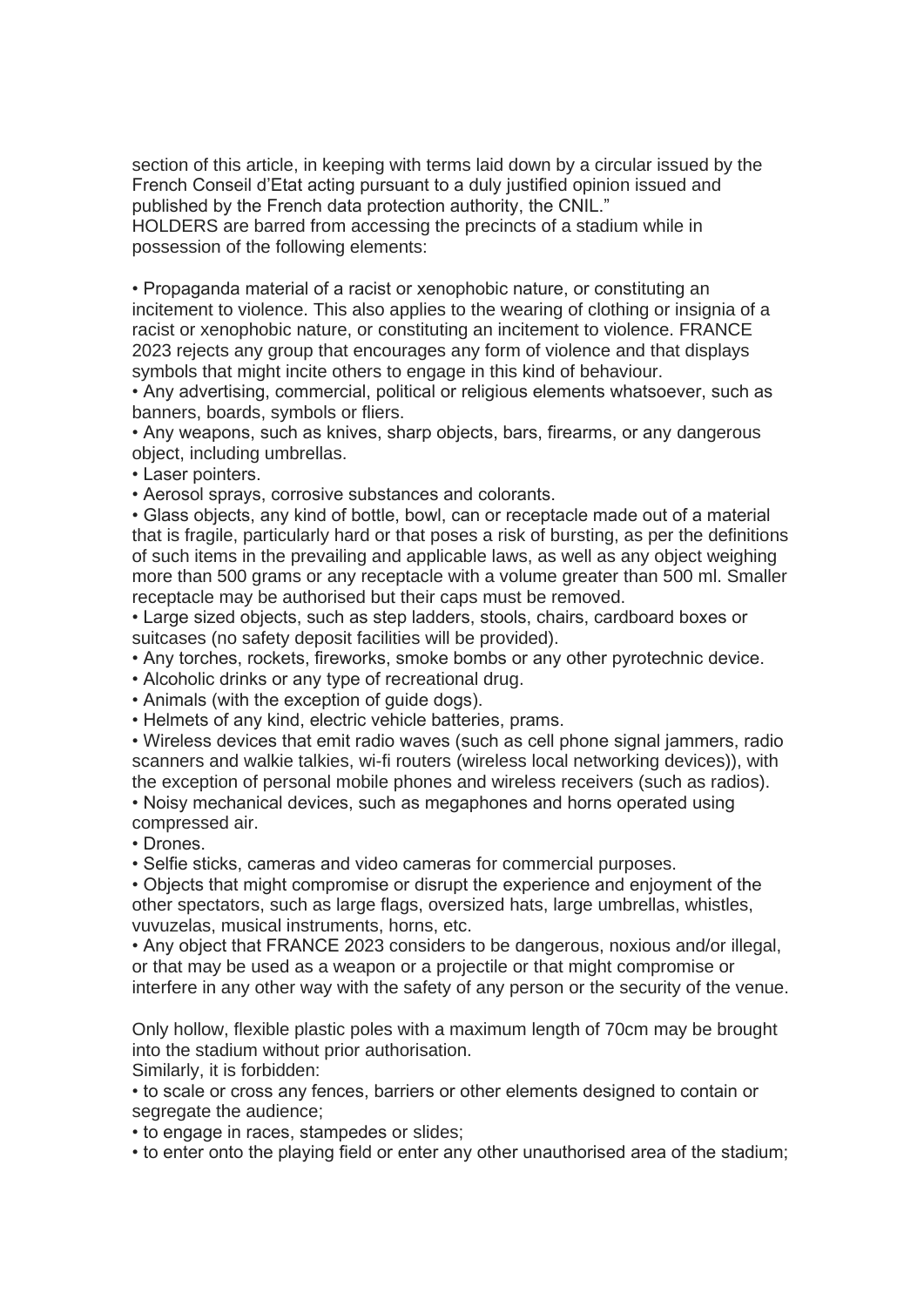• to sell or to hand over, on the precincts of the stadium or in its immediate surroundings, any promotional or commercial item or object without the prior authorisation of FRANCE 2023. FRANCE 2023 is entitled to ask the HOLDER to produce a copy of this authorisation upon entering the stadium or at any point in time during their presence in the stadium;

• to bring and/or to keep the balls used in Rugby World Cup 2023 matches

HOLDERS must at all times follow the instructions issued by the police, the members of the security detail, the fire brigade, the stewards, the medical personnel, or announced over the stadium's tannoy system. For reasons of safety and security, HOLDERS must be prepared to change seats if the police, members of the private security detail or stewards order them to do so, even if they are asked to relocate to seats outside the zone that is in principle earmarked for them. FRANCE 2023 is entitled to deny access to the stadium to any person whose clothing or behaviour might jeopardise the progress of the match. Respect for one another and fair-play are key values. Therefore, HOLDERS undertake in particular not to engage in any behaviour that might cause harm to other persons, to the event or to FRANCE 2023.

It is forbidden to jeopardise the progress of the match by holding an unauthorised event or demonstration within the stadium or nearby, whether the event or demonstration in question be of a commercial nature (including any "ambush marketing"), or of a militant or personal nature.

It is forbidden to conduct any sales activity whatsoever, to offer free of charge or in return for consideration, to sell or to hold items with the intention of selling them (such as, but not limited to, drinks, food, souvenirs, clothes, promotional and/or commercial items, printed materials), without the prior written authorisation of FRANCE 2023 and/or RWCL.

For safety and security reasons, parents are advised not to hold young children on their lap.

Spectators must at all times comply with the Stadium Rules and Regulations, which are available to view on the Website.

# 7. IMAGE RIGHTS

Any HOLDER authorises FRANCE 2023 and the operator of the stadium, free of charge, to record and to use images in which they appear, by any means of acquisition (photography, video, etc.) during the matches, on all media (without limitation in terms of quantity) and via any means of publication or broadcasting, worldwide and for the entire duration of the protection of the rights over same, with permission to assign these rights, for commercial or promotional purposes and/or for the purposes of showing the Rugby World Cup 2023 matches, the stadium and/or FRANCE 2023, and as part of the transmission of these matches by any medium whether current or future. FRANCE 2023 and RWCL are entitled to assign these rights freely to any third party of its choosing.

Any photographs taken or other recordings of sounds or images made by a HOLDER in a stadium may be used only for private and personal, non-commercial and non-promotional purposes. Apart from private and personal, non-commercial and non-promotional purposes, i.e. to the exclusion of any commercial purposes, the HOLDER must not publish or broadcast at any time, over the Internet, on radio, on television and/or on any other form or type of media, whether current or future,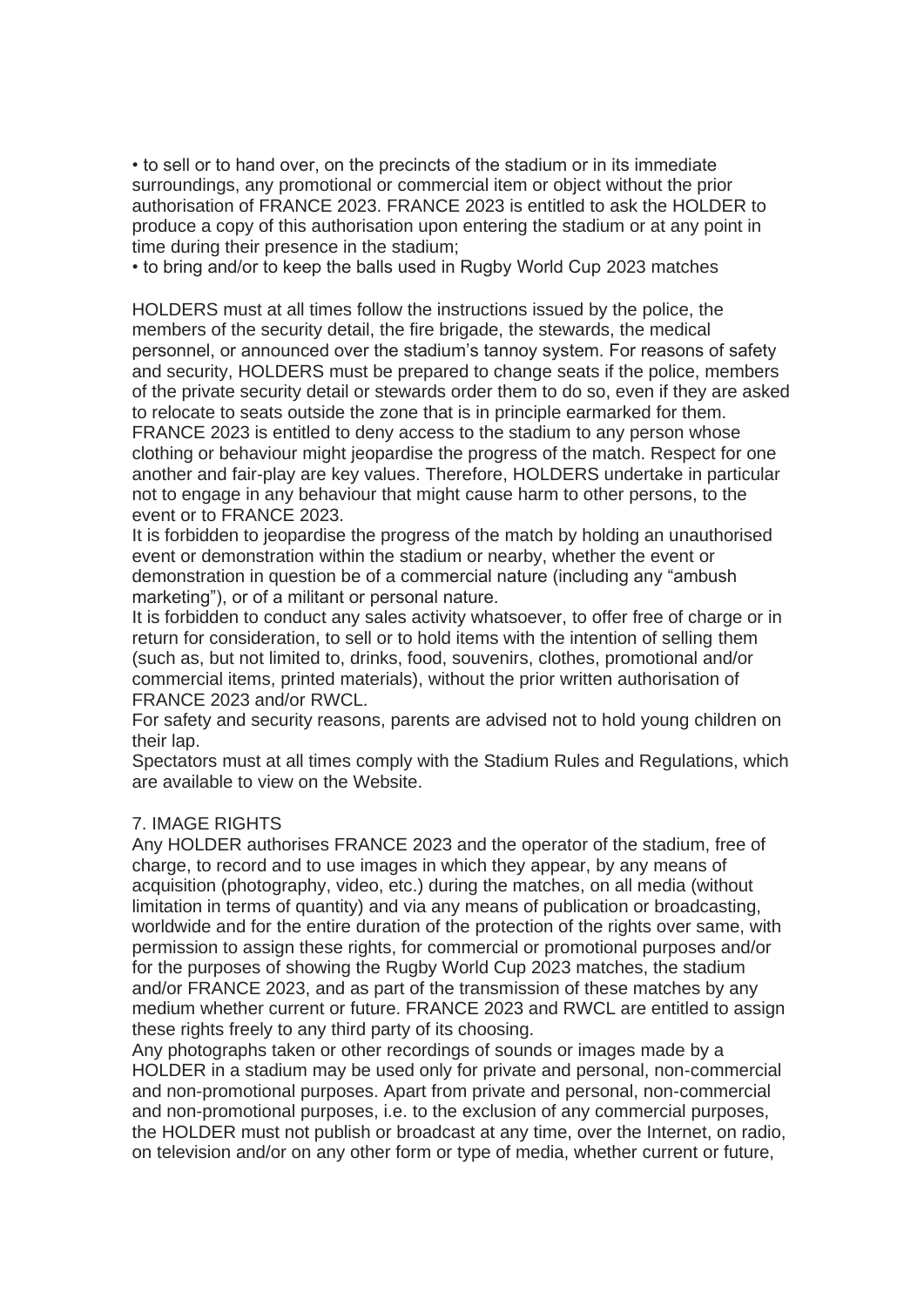any sound, image, description or result and/or statistics of a match (whether wholly or partly), including any content of this kind created, recorded or captured as a still or moving image by mobile phones or by any other form of wireless and/or portable terminal, nor aid or abet any other person in engaging in such activities.

#### 8. SPORTS BETTING

In order to circumvent the risk of fraud in sports, it is forbidden to bet in any way whatsoever (electronically or otherwise) within the precincts of the stadium, on any elements, results or events linked to the sports event, or to use any means of communication (electronic or otherwise) to gather sports-related data intended for betting purposes. In the event of a violation of this prohibition, all requisite measures will be taken, ranging up to expulsion of the person involved from the stadium.

# 9. PROMOTIONAL AND COMMERCIAL ACTIVITES

It is forbidden to use any Ticket as a means of promotional and/or commercial activities, such as (i) as a prize in any competition, charity sale, auction, competition, game, lottery, internal simulation operations and any similar activities, and/or (ii) as an element of a sale linked to the provision of any services or the sale of any goods by the BUYER, a BENEFICIARY or a third party, without first securing the express approval of FRANCE 2023.

FRANCE 2023 are entitled to bring any civil or criminal action that it will see fit in case of a violation of these provisions.

# 10. VIDEO SURVEILLANCE

The HOLDER is informed that, for their safety and security, the stadium is equipped with a CCTV system that is monitored by French officers of the Police Judiciaire and whose images may be used in case of legal action or prosecution. Data subjects have a right to access the recordings throughout the timescale of retention of the images in accordance with the provisions of article L. 253-5 of the French Homeland Security Code. This right may be exercised by writing to the operations manager of the stadium involved or to the French Data Protection Authority (CNIL) at the following address: CNIL – 3 Place de Fontenoy – TSA 80715 – 75334 PARIS CEDEX 07.

# 11. DATA PROTECTION LAW

FRANCE 2023 undertakes to process and to store any personal data that is entrusted to it in keeping with the provisions of the French data protection law no. 78-10 of 6 January 1978, subsequently modified by the French law no. 2018-493 of 20 June 2018, as well as the European General Data Protection Regulation no. 2016/679 (the "GDPR"), solely for the purposes of the organisation and the management of the matches that it organises and to keep BUYERS informed about the latest news of FRANCE 2023 and grant them priority access to goods and services linked to its activities. The HOLDERS are informed that they have rights of access, rectification, limitation, portability and erasure over this information in accordance with the French law no. 78-17 of 6 January 1978 and the GDPR (as mentioned above). Any person whose personal data is gathered also has the right to challenge, on legitimate grounds, the processing of their data, and the right to determine the fate of their data after their death. These rights may be exercised at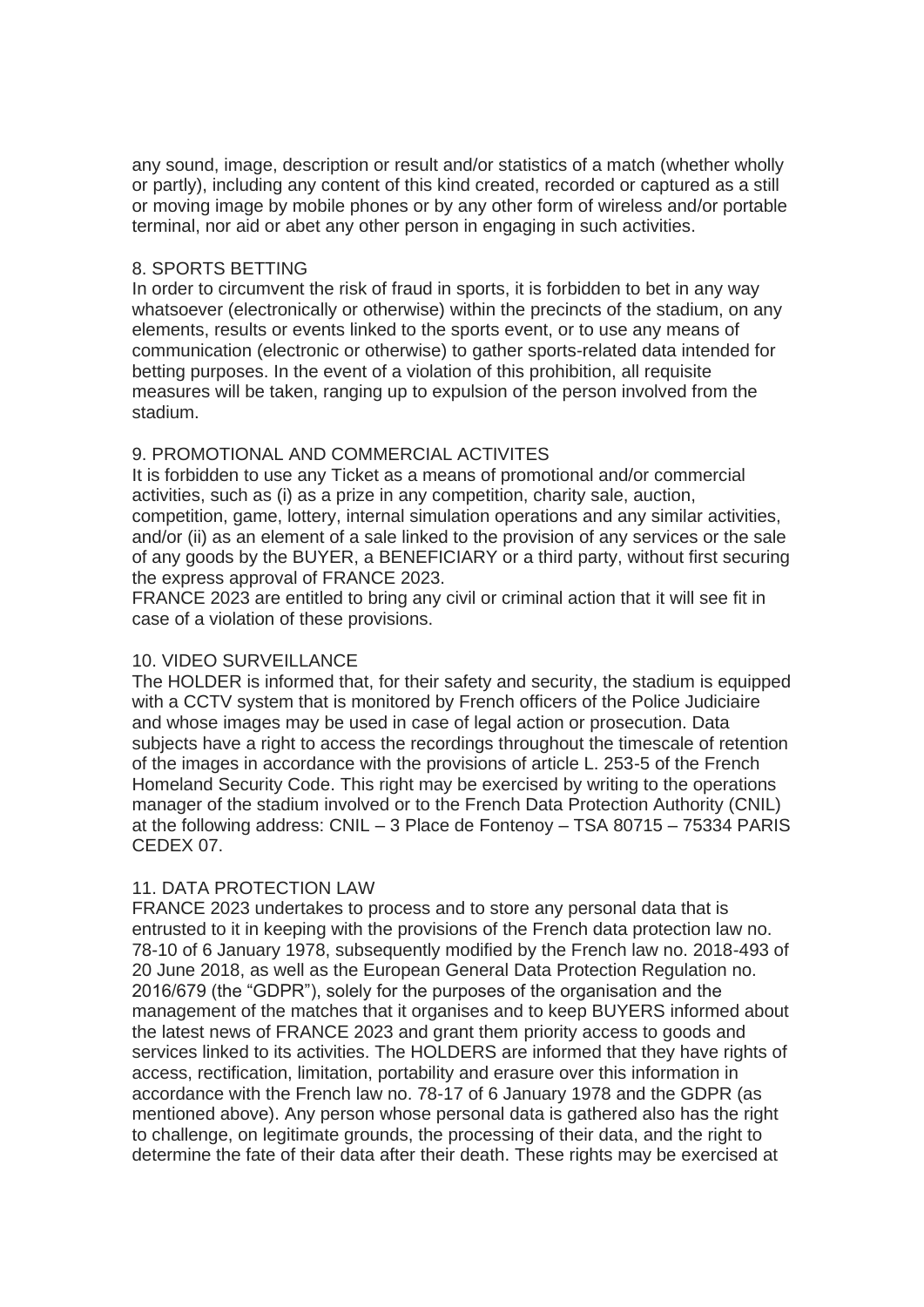any time by sending a request by post to the following address:

FRANCE 2023 – 5 avenue du Coq, 75009 Paris, France.

FRANCE 2023 undertakes to deal with this request within a timescale of one month following its receipt.

If a HOLDER believes, after contacting FRANCE 2023, that their data protection rights have not been complied with, they may send a complaint to the CNIL For more information concerning the processing of personal data, please consult our confidentiality policy, which is accessible at the following address: https://tickets.rugbyworldcup.com/fr/politique\_de\_confidentialite

# 12. LIABILITY OF FRANCE 2023

Insofar as this is permitted by law, FRANCE 2023, RWCL and any official agent involved disclaim liability for any damage and/or incidents beyond their control that occur during the event. If FRANCE 2023 and/or the official agent involved are held liable for such an incident, FRANCE 2023 and the official agent undertake to refund the price of the Tickets that the BUYER paid to FRANCE 2023, subject to the applicable rules and regulations.

FRANCE 2023 will not be held liable in case of non-performance, late performance or partial performance of its obligations due to circumstances of force majeure, as defined by article 1218 of the French Civil Code, that results: (i) in the outright cancellation, the partial cancellation or the deferral of Rugby World Cup 2023, or (ii) the holding of Rugby World Cup 2023 behind closed doors or with a limited audience, compelling it as a result to cancel all or part of the Tickets ordered for Rugby World Cup 2023. If RWCL decides to hold a match behind closed doors, the HOLDER will be denied access to the stadium. For the avoidance of doubt, the following will be considered as constituting force majeure: epidemics and pandemics (including Covid-19), and all decisions taken by government, administrative or judicial authorities to deal with same that are binding upon FRANCE 2023 and that have an impact on the organisation of Rugby World Cup 2023.

Within the same limitations, the HOLDER waives and undertakes to ensure that its insurers waive any direct or subrogation actions against FRANCE 2023 and its insurers in connection with the events that are described above, and by extension, in case of force majeure.

Any ancillary bookings, including travel arrangements, accommodation, purchases, rentals, or in general any services that are booked by the HOLDERS in connection with their attendance at the match, will be at their own expense and risk.

The HOLDER will be responsible for any personal property that they bring into the stadiums, FRANCE 2023 and the official agent disclaim liability in case of loss, theft or damage to the personal property of the HOLDER.

The teams that are due to play in the matches, the compositions of the teams, the venues, the dates and times of the events may be modified at any time by decisions taken by the Rugby authorities and/or any administrative authority. Neither FRANCE 2023 nor the entities to which it delegates the provision of services as part of the organisation of the matches will incur any liability as a result. Any persons that the BUYER brings into a stadium remains under the full responsibility of the BUYER.

The BUYER agrees to ensure the BENEFICIARY or BENEFICIARIES' full compliance with these T&Cs and with the Stadium Rules and Regulations and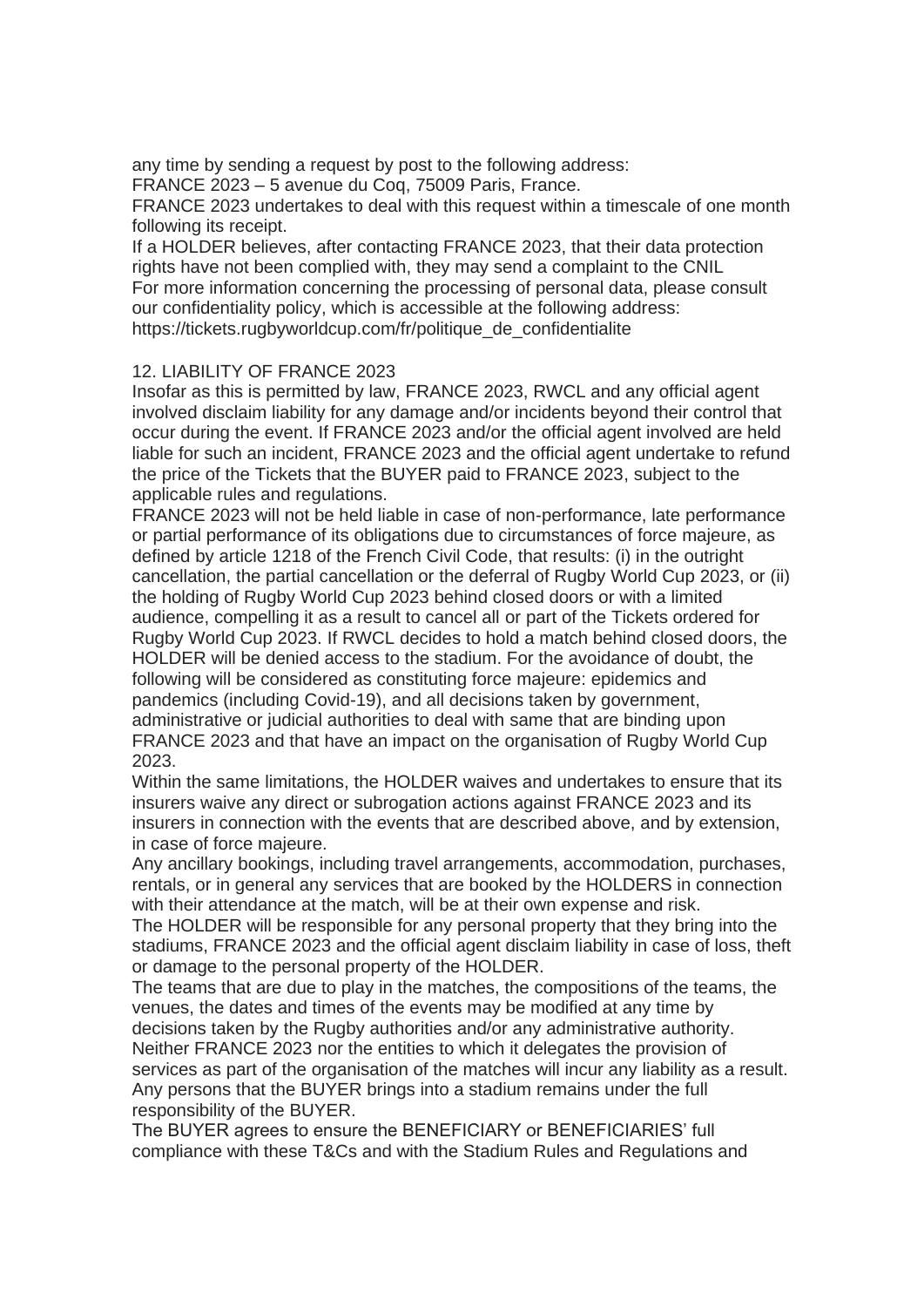undertakes to disclose to them the texts of these provisions, or the web links giving access to same. The BUYER acknowledges and agrees that the Tickets that are allocated to them might be for seats that are not located side by side or even near one another.

Any personal arrangements made by a HOLDER in connection with his or her attendance at a match, including travel, accommodation or hospitality bookings, are at the HOLDER's sole risk, and France 2023 and/or RWCL or the official agent involved hereby disclaim liability for same.

# 13. CANCELLATION AND REFUND TERMS

13.1. Scope of the validity of the Ticket

FRANCE 2023 does not guarantee that the match for which the Ticket is sold will be held on the date, at the time and at the venue stated on the Ticket.

FRANCE 2023 and RWCL will be entitled to make changes to the time, the date, the duration or the venue of any match, or to any other detail of relevance to any Ticket, in case of unforeseen circumstances, such as force majeure, safety or security issues or decisions taken by any authorised person or by any authority that has jurisdiction to do so.

In case of such a change, FRANCE 2023, RWCL and any official agent involved will not be liable to the BUYER of the Tickets, or to any other person, for the costs, expenses or losses arising from this change, save as per the terms that are set out in the following paragraphs.

As soon as possible after the decision to delay, postpone, reschedule or cancel a match, all the information available will be uploaded to the Website and brought to the attention of the BUYER by any available means. Please note that it is also the HOLDER's responsibility to ascertain whether the match has been delayed, postponed, rescheduled or cancelled, whatever its date, time or place.

In accordance with the provisions of articles L. 332-15 and L. 332-16 of the French Sport Code, FRANCE 2023 will cancel any Ticket(s), and will expel a HOLDER from the stadium, where applicable, as soon as it is informed about a measure decreed by a government body or a court banning the HOLDER in question from entering any stadium.

If a BUYER, BENEFICIARY or a HOLDER commits a violation of these T&Cs or of the Stadium Rules and Regulations, or any fraud or attempted fraud that is detected in the stadium or at the security checkpoints, or any violation of the safety and security regulations that are applicable in sports venues, this will result in the cancellation of the Ticket and the expulsion of the HOLDER from the stadium, if FRANCE 2023 considers this appropriate.

13.2. Delay

In case of a delay (such as if the starting whistle is delayed for any reason whatsoever on the day of the match, whatever the duration of the delay, or the match's start time is deferred, whatever the new arrangements, but not the date), FRANCE 2023 will not have any obligation to refund to the BUYER any part of the price of the Ticket(s), nor to pay the BUYER any compensation for the delay or for any consequences that this delay might have for the BUYER, the HOLDER and/or any third parties.

# 13.3. Interruption

In the event of a definitive interruption of the match after it has begun, FRANCE 2023 will not have any obligation to refund to the BUYER any part of the price of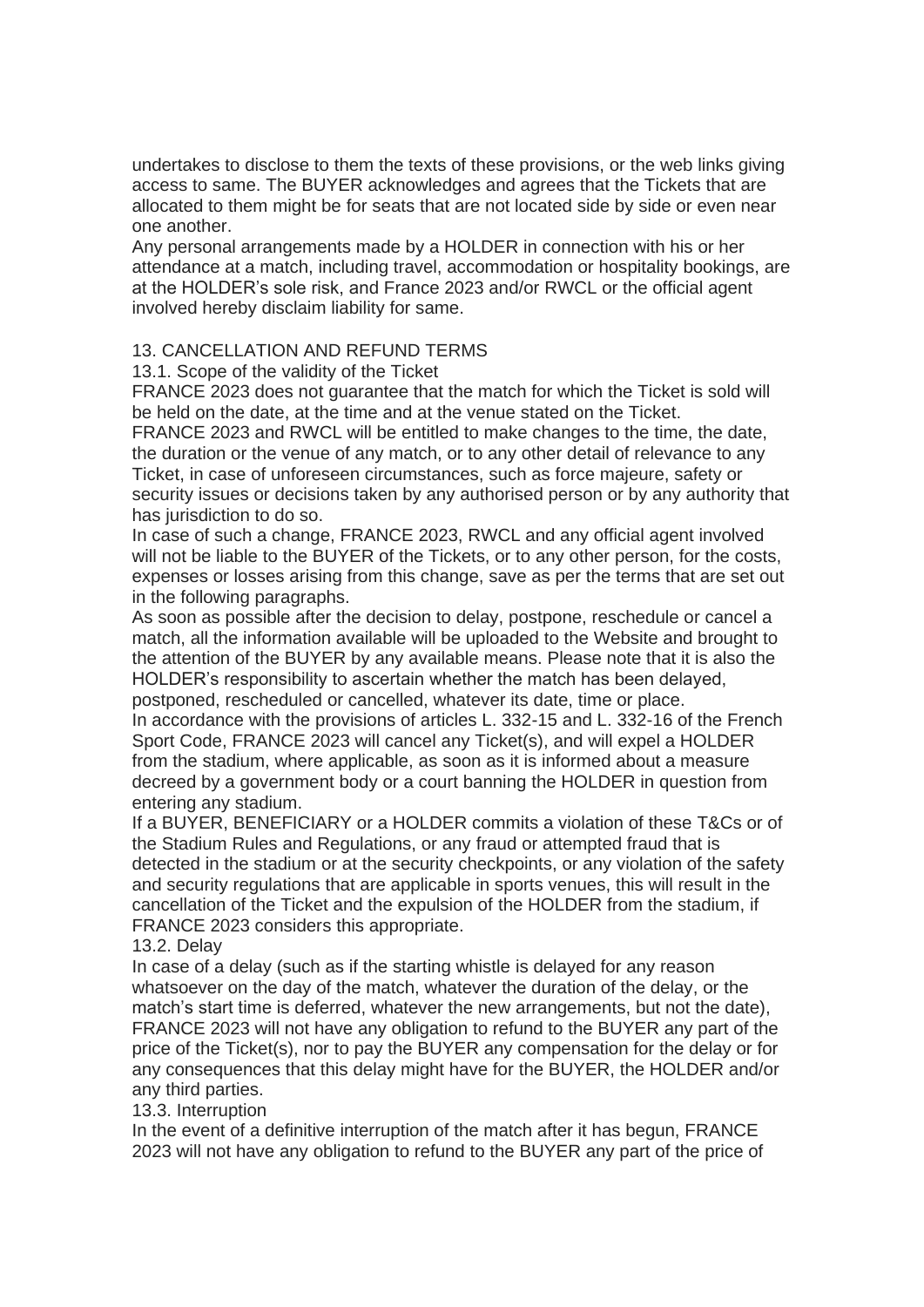the Ticket(s) nor to pay them any compensation for the subsequent deferral of the match or for any consequences that this might have for the BUYER, the HOLDER and/or any third parties.

13.4. Postponement

If a match is interrupted in accordance with the terms of article 13.3 or rescheduled for another date:

a) if the match is postponed to a different date at the same venue as initially planned: the HOLDER of the Tickets may use the original Ticket(s) to watch the rescheduled match.

b) if the match is postponed to a different date at another venue, FRANCE 2023 will do everything in its power for the match to take place in a stadium of equal or greater capacity. FRANCE 2023 will then issue to the HOLDER of the Ticket(s), Ticket(s) of the same category or of a higher category for the deferred match. If the rescheduled match is held in a stadium with insufficient capacity, the Ticket(s) will be refunded as soon as possible to the BUYER.

13.5. Matches played behind closed doors or with limited capacity If a match is played behind closed doors or with a limited audience pursuant to a decision taken by FRANCE 2023 and RWCL, whatever the reason for this, the HOLDER's Ticket may be refunded provided that the BUYER requests this within fifteen working days following the originally planned date of the match. The refund will be issued to the BUYER within two months following this date.

# 13.6. Cancellation

If a match is cancelled outright, the HOLDER's Ticket will be refunded provided that the BUYER requests this within forty-five working days following the originally scheduled date of the final Rugby World Cup 2023 match. In case of outright cancellation of Rugby World Cup 2023 as a whole, the Ticket will be refunded provided that the BUYER requests this within forty-five working days following the date on which the cancellation of Rugby World Cup 2023 was made public and brought to the BUYER's attention. The refund will be issued to the BUYER within two months following that date.

# 14. CLAIMS

Any claim regarding billing will only be considered if it is raised within forty-five working days following the scheduled date of the final match of the Tournament. The BUYER may contact the Customer Service unit of FRANCE 2023 or of the official agent, where applicable. if they have any questions or issues.

If any provisions of these T&Cs are deemed inapplicable, for any reason, by a court or an authority that has jurisdiction, the other remaining provisions will remain fully in force, in accordance with the intention of the parties.

The French version of these T&Cs is the only authentic and authoritative version. They are accessible at the following URL: https://travel2023.rugbyworldcup.com

# 15. APPLICABLE LAW AND SETTLEMENT OF DISPUTES

These T&Cs are governed by and interpreted in accordance with French law. Any dispute in connection with the purchase or the use of a Ticket must be brought